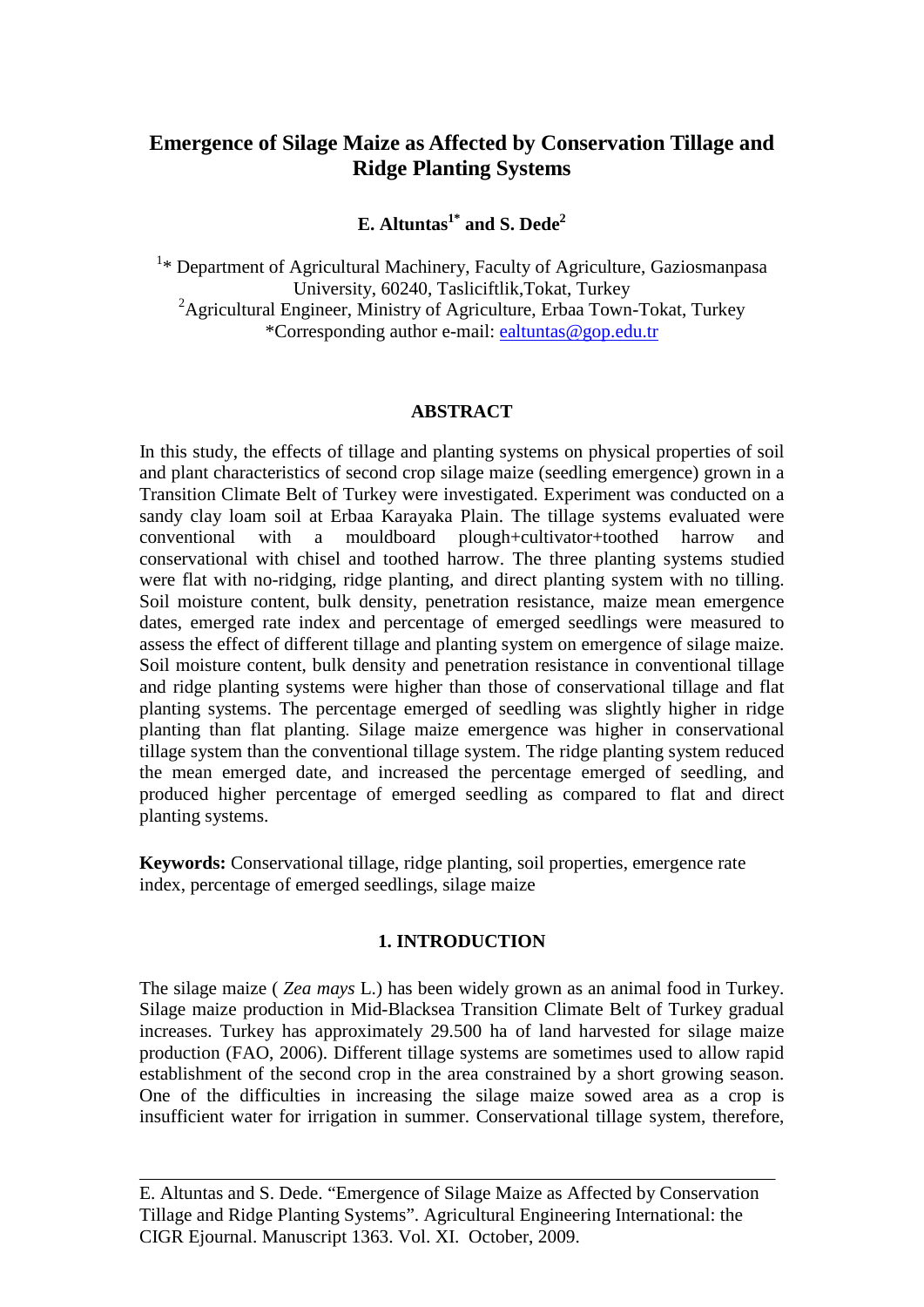has been widely applied in silage maize production where conventional systems retarded the seedling emergence date in Turkey (Altuntas et al., 2005).

Tillage and planting methods might vary from one region to another depending on climate, topography, and soil properties. Ridge tillage and planting are used in different crops and climates in order to provide labor saving, enhance soil fertility, better water management, improve water and wind erosion control, enhance rooting depth and improve pest management (Lal, 1990). The ridge tillage is one of the most common non-inversion tillage systems in the corn belt of the USA. Many experiments have demonstrated that ridge tillage maintains or increases yield and economic return while reducing the use of fertilizers and pesticides. (Blaylock and Cruse, 1992). The conventional tillage system in the second crop silage maize seedbed preparation involves mouldboard plough, cultivator or harrowing. Most operations following the initial ploughing tend to compact the soil, reduce water infiltration, soil oxygen and organic matter content, and increase fuel consumption (Tebrügge, 2002). Conservational (reduced) tillage using chisel implements ridge tillage, and no till might improve water infiltration, performance and yield of maize (Cassel et al., 1995). Pikul et al. (2001) reported that corn yield, averaged across 11 years was 3.5% greater under conventional tillage than under ridge tillage and they also explained that ridge tillage protected soil from erosion, without sacrificing crop yield. Laszlo and Gyuricza (2004) reported that ridge tillage resulted in lower penetration resistance and bulk density values in the upper 20 cm compared to conventional tillage and no-tillage.

Alternative tillage practices such as conservational tillage system, ridge and direct planting systems are needed to maintain more surface cover, reduce erosion, increase crop yield and economic return. It is important to measure the long term impact on soil quality, crop growth and yield to evaluate different tillage systems and planting systems. Alternative tillage and planting practices are being experiment by farmers in Turkey on row crops (cotton, maize, soybean etc.). The current requirements to improve soil and crop qualities have increased the interest in conservational tillage systems and alternative planting systems (ridge and direct planting) for wheat and silage maize crop rotation.

## **2. OBJECTIVES**

The objectives of this study were to investigate the effects of conventional and conservational tillage systems and flat, ridge and direct planting systems on soil properties and emergence of silage maize, and to gather information supporting the development of silage maize production systems in the region.

## **3. MATERIALS AND METHODS**

The experiment was conducted in a research field during 2005 at Erbaa Plain located in 56 km North of Tokat (37° 07' N latitude; 38° 52' E longitude), Mid-Blacksea Transition Climate Belt of Turkey. The region has an altitude of 375 m and slope between 0 and 10 %. The soil texture is sandy clay loam (57.5% sand, 14.9% silt and 28.6% clay), and slope of the experimental plot is 4%. The soils have 1.94% of organic matter, 0.025% of total salt, 0.94 kg/da  $P_2O_5$ , 108.96 kg/da K<sub>2</sub>O, 22% CaCO<sub>3</sub>

E. Altuntas and S. Dede. "Emergence of Silage Maize as Affected by Conservation Tillage and Ridge Planting Systems". Agricultural Engineering International: the CIGR Ejournal. Manuscript 1363. Vol. XI. October, 2009.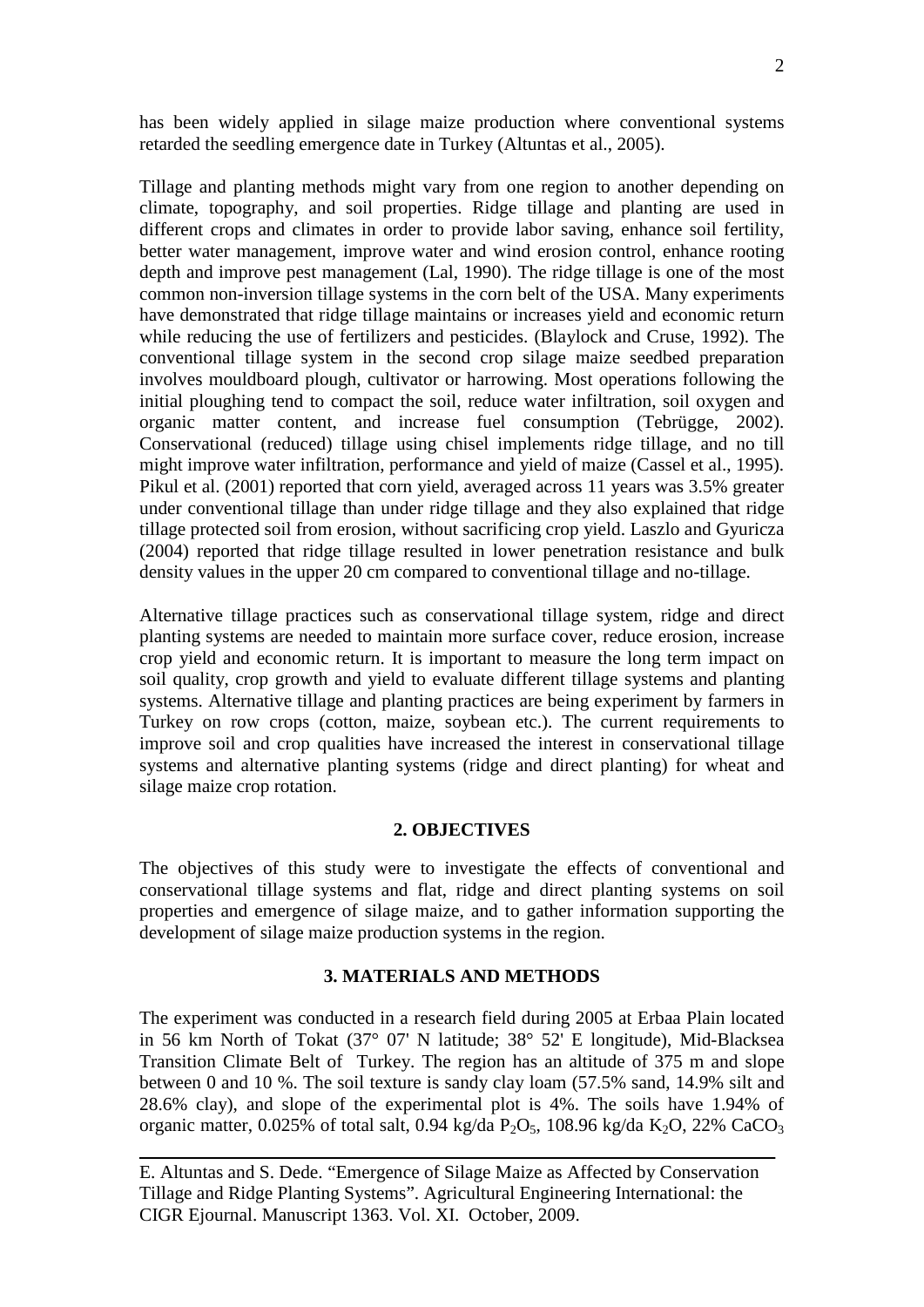and 7.45 pH. The annual average of precipitation, temperature and relative humidity are 495.8 mm, 12.9°C, and 63.4%, respectively. Those averages during the experiment conducted in July 2005 were 27.4 mm, 23.7 °C, and 56.6%, respectively (Anonymous, 2006).

The experiment was conducted in the third week of July following the wheat harvest. The experiment was designed in a randomized complete block design with three replicates with a main factor of tillage and a sub-factor of planting system. Plots were 10 m wide and 10 m long. The experimental area comprised two adjacent sites which were used as wheat and silage maize rotation for several years. Silage maize variety (TTM-813) was planted in rows spaced 70 cm apart at a rate of 7.14.  $10^4$  seeds/ha. Weights of standard tractor and pneumatic precision planter were 1.82 Mg and 0.65 Mg, respectively. A planter consisting of vacuum pressure, perforated disc and 4 rows was used for flat, ridge planting, and direct planting systems. Planting depth was 0.07 m, and working speed was 6 km/h. The mouldboard plough and chisel were used for primary tillage. The seedbed preparation operations followed the normal practices for the conventional and conservational systems, and a lister was used for the ridge planting system. All management practices for silage maize were the same as those used by local farmers. The list of tillage equipment and planter used in the experiments and their specifications was given in Table 1.

| Tool type         | Unit number | Weight<br>(Mg) | Working<br>width<br>(mm) | Working<br>depth (mm) | Hitch<br>type |
|-------------------|-------------|----------------|--------------------------|-----------------------|---------------|
| Mouldboard plough | 3           | 0.32           | 900                      | 300                   | Mounted       |
| Cultivator        | 9           | 0.27           | 2150                     | 150-200               | Mounted       |
| Chisel            | 5           | 0.33           | 1300                     | 450                   | Mounted       |
| Toothed harrow    | 37          | 0.22           | 2250                     | 100-150               | Mounted       |
| Lister            | 3           | 0.13           | 2100                     | 250-300               | Mounted       |
| Pneumatic planter | 4           | 0.65           | 2100                     | 50-150                | Mounted       |

Table 1. Characteristics of the tillage equipment and planter.

After planting the silage maize, the experimental area was irrigated in flat and ridge planting systems, whereas the plots used for direct planting system were irrigated prior the planting. In this study, for the main factor of the tillage, conventional and conservational tillage systems were as follows:

MCT: Mouldboard plough, cultivator and toothed harrow.

CT : Chisel plough with toothed harrow.

The sub-factor of planting systems was as follows:

- FP: Flat planting system with no-ridging,
- RP: Ridge planting system in which a lister was used to form ridges (15 x 30 cm sizes),
- DP: Direct planting system with pneumatic planter was used in no tilling.

Soil bulk density and penetration resistance were determined before tillage, after tillage, and after the planting operation. Six samples were taken for soil bulk density

E. Altuntas and S. Dede. "Emergence of Silage Maize as Affected by Conservation Tillage and Ridge Planting Systems". Agricultural Engineering International: the CIGR Ejournal. Manuscript 1363. Vol. XI. October, 2009.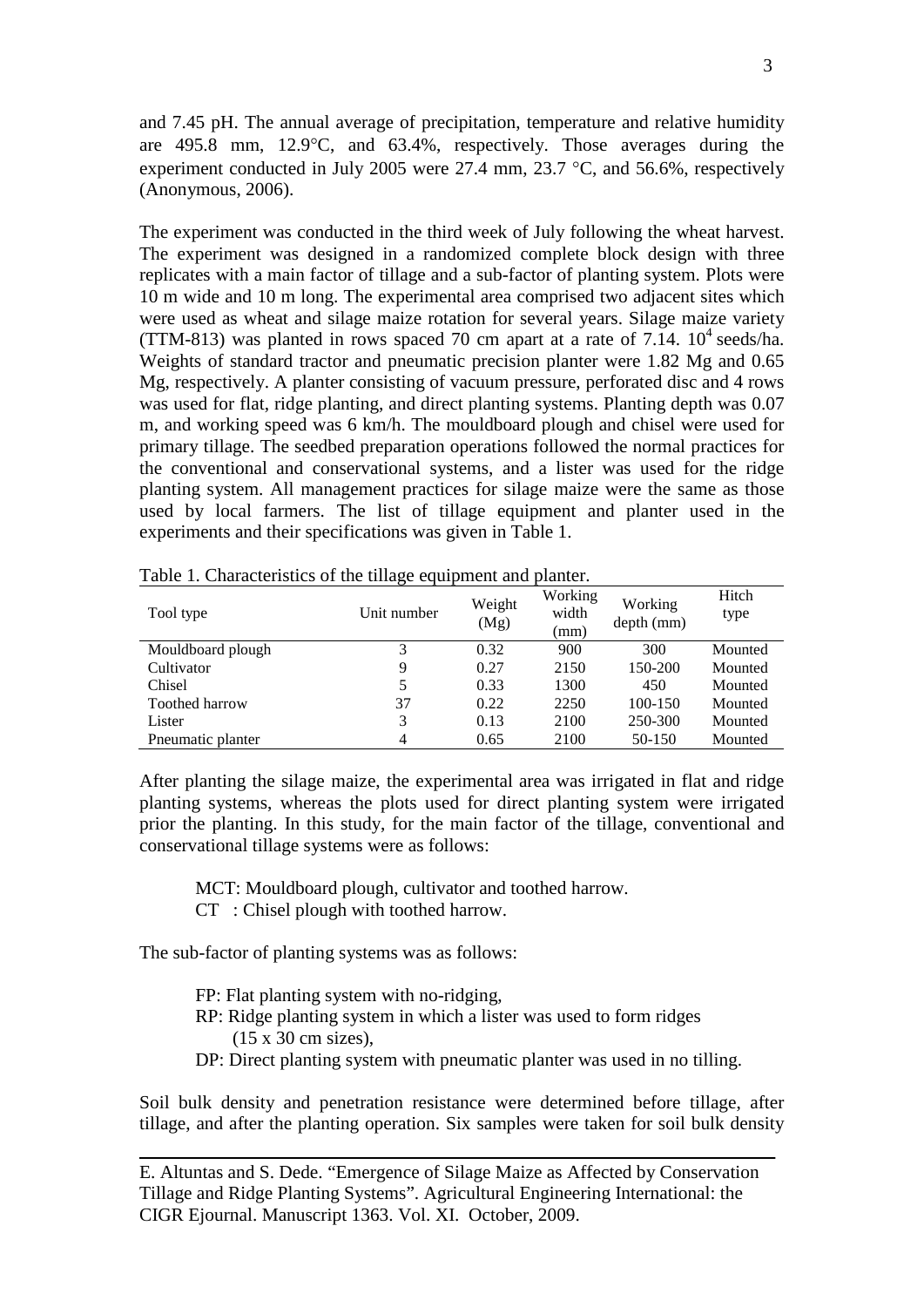and penetration resistance per plot. Bulk density and gravimetric water content were determined in 100 cm<sup>3</sup> cylinders, after oven drying for 24 h at  $105^{\circ}$ C (Blake and Hartge, 1986). Soil penetration resistance was measured with a manual penetrometer (Eijkelkamp Co.) with maximum measurement range of 5000 kPa and 80 cm depth. The standard setting of a cone penetrometer has a cone with a 30° tip angle, a standard cone base area  $(1 \text{ cm}^2)$  and shaft diameter  $(8 \text{ mm})$ . Soil penetrometer measurements were made by pushing the penetrometer vertically into the soil at an approximated speed of 2 cm/s (Eijkelkamp, 1990).

Emerged seeds were counted several times during the emergence period in the rows with 6 m length for each treatment to determine mean emergence dates (MED), emerged rate index (ERI) and percentage of emerged seedlings (PE). MED, ERI and PE were calculated as (Bilbro and Wanjura, 1982):

 MED= (N1.D1)+(N2.D2)+…….+(Nn.Dn) / (N1+N2+………….+Nn) . ….(1) ERI= [(emerged seedlings /m) /MED)] …………………………………….(2)

 $PE = [(\text{total emerged seedlings } / \text{m})/(\text{number of seeds planted})] \times 100 \dots (3)$ 

where N is the number of seedlings emerging since the previous count, and D is the number of days after planting.

Analysis of variance and LSD analysis for mean comparisons were conducted as outlined by Gomez and Gomez (1984).

### **4. RESULTS AND DISCUSSION**

### **4.1. Soil moisture, bulk density and penetration resistance**

Soil moisture contents were  $14.82\%$  at 0-10 cm and 17.75% at 10-20 cm soil depths before tillage. Bulk density values were 1.29  $g/cm^3$ , and 1.35  $g/cm^3$  at 0-10 cm and 10-20 cm soil depths, respectively. Soil penetration resistance values were 2.36 MPa and 2.68 MPa at 0-10 cm and 10-20 cm soil depth, respectively.

Results of soil moisture content, bulk density and penetration resistance measurements in the two tillage systems and three planting systems after tillage and post planting are presented in Tables 2. There were no significant differences in soil moisture content, bulk density and penetration resistance of conventional tillage system (MCT) and conservational tillage system (CT), and flat planting system (FP) and ridge planting system (RP) in both 0-10 cm and 10-20 cm depths after tillage. However, in both tillage and planting treatments, the 0-10 cm depth had lower soil moisture content, bulk density and penetration resistance values than those obtained for 10-20 depth.

Soil moisture content in flat planting (14.54% and 17.22% for depth 0-10 cm and 10- 20 cm, respectively) was higher than that of ridge planting after tillage. Moisture content values of MCT at 0-10 cm and 10-20 cm soil depth were 14.11% and 17.12%,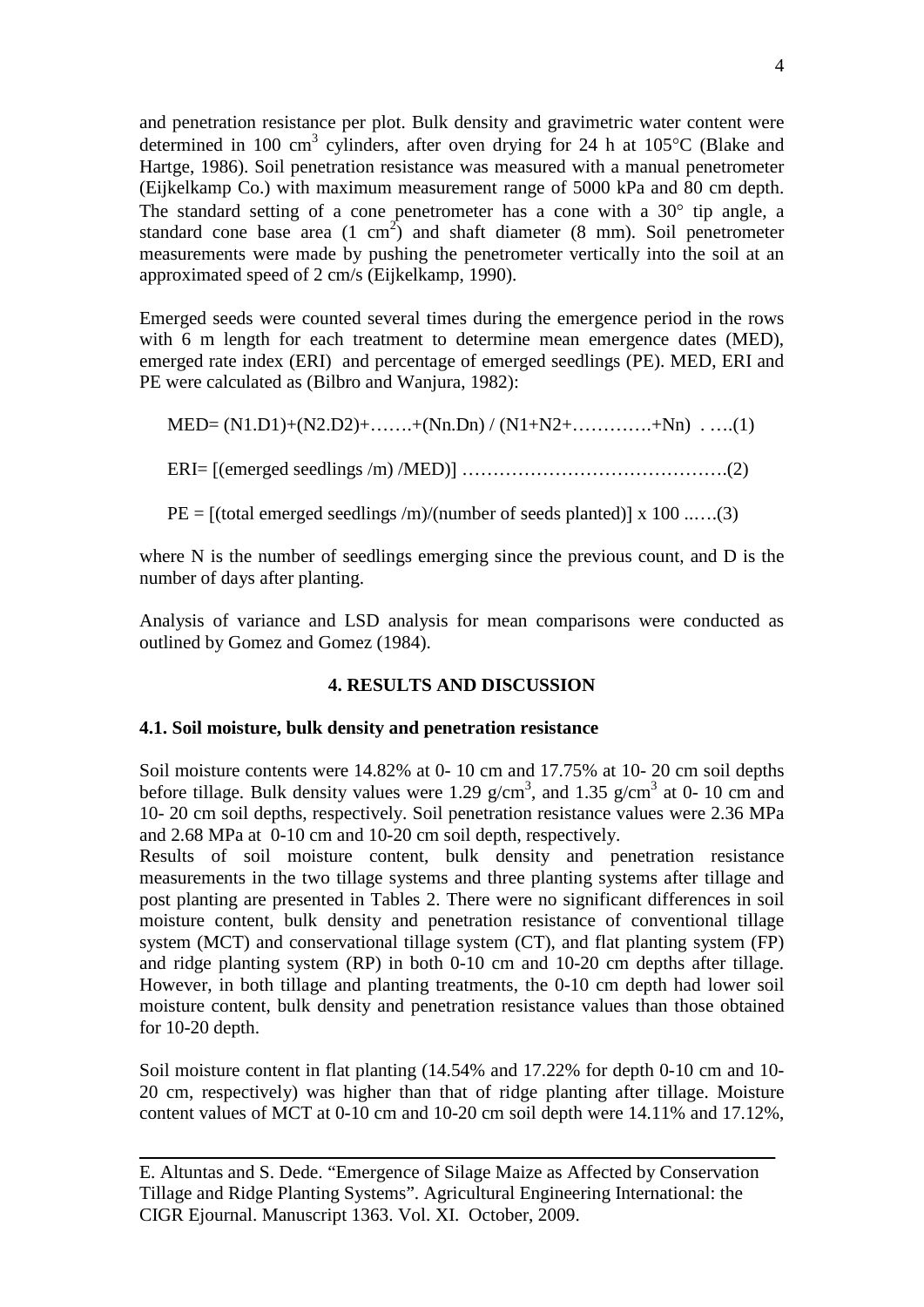after tillage, respectively. The moisture contents of MCT, on the other hand, were 16.52% and 18.58% at the 0-10 cm and 10-20 cm soil depths after planting, respectively. Planting system had significant effect (P< 0.01) on soil moisture content in both soil depths, but there was no significant effect of tillage system on moisture content (Table 2). Moisture content values obtained from CT were higher than MCT after tillage (14.64% and 17.13% at 0-10 cm and 10-20 cm, respectively) and after planting (16.87% and 19.01% at 0-10 cm and 10-20 cm, respectively). The highest soil moisture content values obtained for direct planting system (DP) were 21.44% and 22.83% at 0-10 cm and 10-20 cm soil depths for after planting, respectively. The increase in DP may be related to irrigation before planting (Table 2). However, in ridge planting system, ridges were drier and warmer and caused changes in soil moisture content and bulk density.

Soil bulk density values increased in both soil depths in all treatments, compared to after planting. Soil bulk density was higher in the CT tillage system than that of MCT tillage system. Soil bulk density values in CT tillage system were obtained as 1.16 and 1.20 g/cm<sup>3</sup> at 0-10 cm and 10-20 cm soil depths after tillage. After tillage and post planting, soil bulk density values obtained in MCT at 0-10 cm and 10-20 cm soil depth were as 1.07 and 1.12  $g/cm^3$ ; 1.18 and 1.21  $g/cm^3$ , respectively. Soil bulk density values in RP planting  $(1.08 \text{ and } 1.14 \text{ g/cm}^3 \text{ at } 0.10 \text{ cm} \text{ and } 10.20 \text{ cm})$  were lower than those of flat planting  $(1.16 \text{ and } 1.18 \text{ g/cm}^3 \text{ at } 0.10 \text{ cm and } 10.20 \text{ cm})$  after tillage. The highest mean values of soil bulk density were obtained in the DP planting system as 1.23 and 1.27  $g/cm<sup>3</sup>$  respectively at 0-10 cm and 10-20 cm soil depths after planting, respectively (Table 2). When compared with the flat and direct planting, ridge planting system reduced the soil bulk density, resulting in lower soil penetration resistance for ridges at each soil depth.

Penetration resistance as a function of tillage and planting systems is shown in Table 2. The effect of planting system on penetration resistance was found statistically significant  $(P<0.05)$  after planting. Penetration resistance of tillage and planting systems showed an increasing trend with the soil depth. Penetration resistance mean values obtained from CT system were recorded as 1.34 MPa (0-10 cm soil depth) and 1.35 MPa (10-20 cm soil depth) after tillage; and as 1.35 MPa (0-10 cm) and 1.42 MPa (10-20 cm) post planting. Soil penetration resistance values obtained from MCT tillage system were lower than those of CT after tillage. The highest soil penetration resistance mean values were obtained in the DP with 1.39 and 1.48 MPa at 0-10 cm and 10-20 cm soil depths post- planting, respectively. The planting systems considerably affected the soil moisture content and penetration resistance (P<0.01 and P<0.05, respectively).

Soil moisture content, bulk density and penetration resistance were higher in conservational tillage system consisting of chisel and toothed harrow applications than those of the conventional system with mouldboard plough, cultivator and toothed harrow applications. There were significant differences in penetration resistance between MCT and CT in 10-20 cm depth. In both depths (0-10 cm and 10-20 cm), CT had higher penetration resistance than MCT at 10-20 cm depth. Differences in penetration resistance were greater in the subsoil (10-20 cm) than topsoil (0-10 cm) post planting.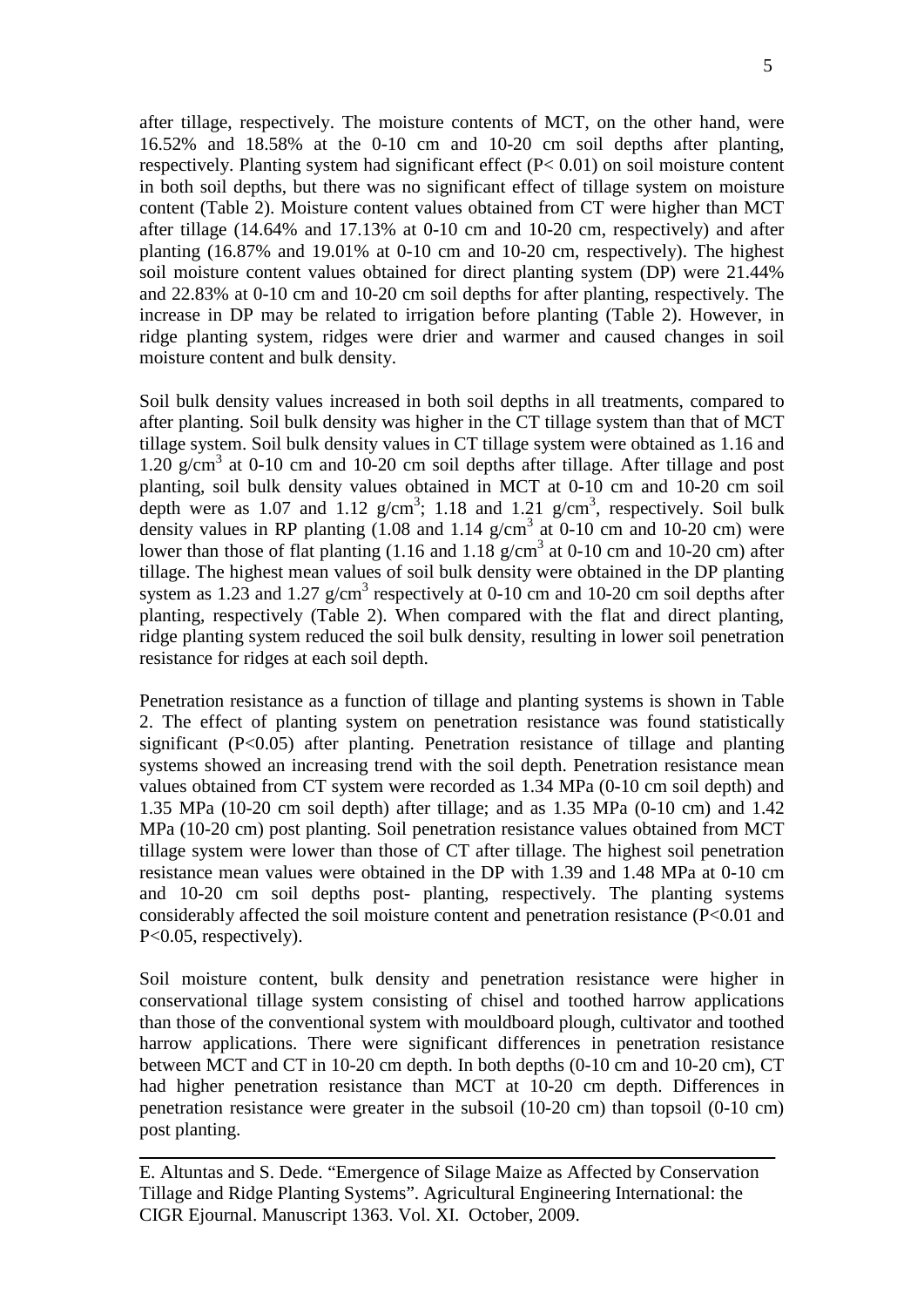Soil parameters measured in flat planting were higher than those of ridge planting after tillage and post planting. Ridge planting system resulted in lower soil bulk density and penetration resistance at each soil depth than flat and direct planting systems after planting. Ridge planting appears to be capable of reducing bulk density and soil compaction. It can be concluded from the results that ridge tillage is capable of maintaining and improving favorable soil physical conditions for plant growth (Table 2).

Altuntas et al. (2005) reported that soil bulk density and penetration resistance values in conservational tillage system with mouldboard plough and disc harrow were higher than conventional tillage system having chisel and toothed harrow. Fahong et al. (2004) reported the soil bulk density values both flat and bed planting systems were generally between 1.18 and 1.35 g/cm<sup>3</sup> and 1.11 and 1.29 g/cm<sup>3</sup> at 0-10 cm and 10-20 cm depth, respectively. Husnjak et al. (2002) reported that the soil moisture content and bulk density values were higher in conservational tillage system having chisel and harrowing as 20.95 % and 1.51 g/cm<sup>3</sup> than the conventional tillage system consisting of mouldboard plough and disc harrow as 19.35% and 1.48 g/cm<sup>3</sup>. Materechera and Mloza-Banda (1997) reported that bulk density and soil penetration on ridges were lower under conventional tillage system than minimum tillage. They also found that soil density and penetration resistance values were 1.16  $g/cm<sup>3</sup>$  and 0.59 MPa for conventional tillage system, and  $1.14$  g/cm<sup>3</sup> and  $0.623$  MPa for minimum tillage system at 0-20 cm soil depth.

## **4.2. Mean emergence dates, emerged rate index and percentage of emerged seedlings**

The effect of tillage systems on mean emergence dates (MED) was statistically significant  $(P<0.05)$  but the effect of the planting systems on emerged seedling rate (ERI) and percentage of emerged seedling (PE) was not statistically significant. The lowest and highest MED mean values of RP and FP planting systems were recorded as 15.38 days and 15.54 days, respectively (Figure 1). The lowest and the highest MED values of CT and MCT tillage systems were recorded as 15.42 days and 15.46 days, respectively. The effects of planting systems and tillage systems on mean emergence dates, emerged seedling rate and percentage of emerged seedlings were presented in Fig. 1.

Statistical analysis revealed that the emerged seedling rate differences among flat, ridge and direct systems were significant (P< 0.05). The effect of tillage system on percentage of emerged seedling (PE) was not significant. Mean emerged dates obtained from ridge planting and direct planting applications were lower than those of the flat planting systems. Mean emerged dates in CT tillage system were lower than those of the MCT tillage system. However, silage maize emergence rate in conservational tillage system was higher than the conventional tillage system. The higher seedling emergence rates were determined for conventional and conservational tillage systems for flat and ridge planting systems as 0.199 and 0.196 seedling/m day, respectively. The lowest PE value was obtained in direct planting system as 58.06%.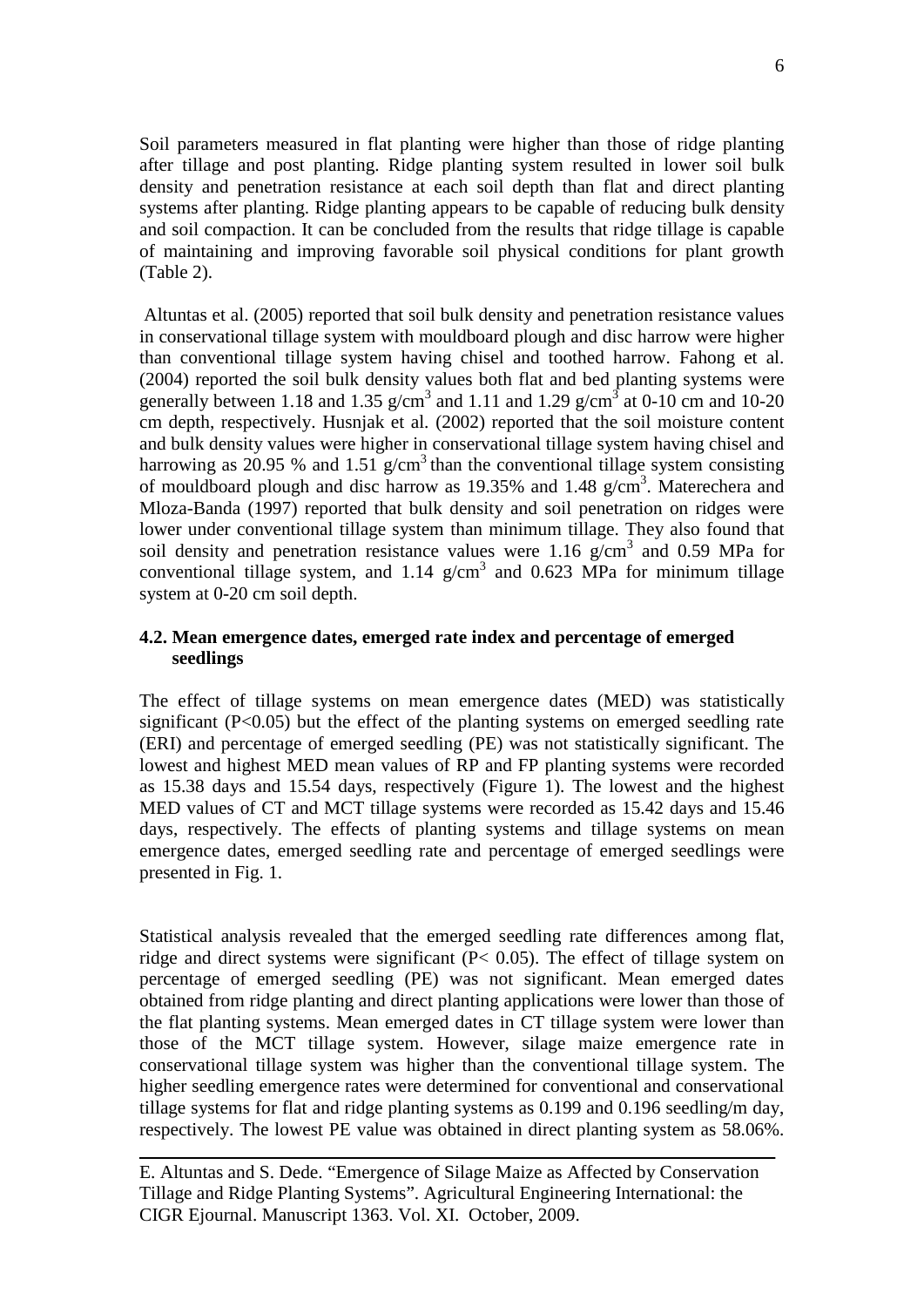Table 2. Soil moisture content  $(\%)$ , soil bulk density  $(g/cm^3)$  and soil penetration resistance (MPa) affected by tillage and planting systems after tillage and planting.

| <b>Measurement</b> | Soil depth<br>(cm) | <b>Tillage</b><br>systems | <b>Planting systems</b> |                   |      |       |                   |      |       |                   |      |
|--------------------|--------------------|---------------------------|-------------------------|-------------------|------|-------|-------------------|------|-------|-------------------|------|
| time (MT)          |                    |                           | $\bf FP$                |                   | RP   |       | <b>DP</b>         |      |       |                   |      |
|                    |                    |                           | $\%$                    | g/cm <sup>3</sup> | MPa  | $\%$  | g/cm <sup>3</sup> | MPa  | %     | g/cm <sup>3</sup> | MPa  |
|                    | $0 - 10$<br>After  | <b>MCT</b>                | 14.35                   | 1.07              | 1.23 | 13.86 | 1.07              | 1.21 |       |                   |      |
|                    |                    | <b>CT</b>                 | 14.72                   | 1.24              | 1.38 | 14.56 | 1.08              | 1.30 |       |                   |      |
| tillage            | $10-20$            | <b>MCT</b>                | 17.20                   | 1.15              | 1.30 | 17.03 | 1.09              | 1.26 |       |                   |      |
|                    |                    | <b>CT</b>                 | 17.23                   | 1.22              | 1.39 | 17.13 | 1.19              | 1.30 |       |                   |      |
|                    | $0 - 10$           | <b>MCT</b>                | 14.21                   | 1.18              | 1.29 | 13.91 | 1.14              | 1.26 | 21.44 | 1.23              | 1.39 |
| After              |                    | <b>CT</b>                 | 14.67                   | 1.25              | 1.36 | 14.49 | 1.19              | 1.30 |       |                   |      |
| planting           | $10-20$            | <b>MCT</b>                | 16.78                   | 1.19              | 1.33 | 16.14 | 1.18              | 1.26 | 22.83 | 1.27              | 1.48 |
|                    |                    | <b>CT</b>                 | 17.13                   | 1.27              | 1.43 | 17.06 | 1.21              | 1.35 |       |                   |      |

MCT: Mouldboard plough, cultivator and toothed harrow;

CT: Chisel plough with toothed harrow,

FP: Flat planting,

RP: Ridge planting,

DP: Direct planting.

E. Altuntas and S. Dede. "Emergence of Silage Maize as Affected by Conservation Tillage and Ridge Planting Systems". Agricultural Engineering International: the CIGR Ejournal. Manuscript 1363. Vol. XI. October, 2009.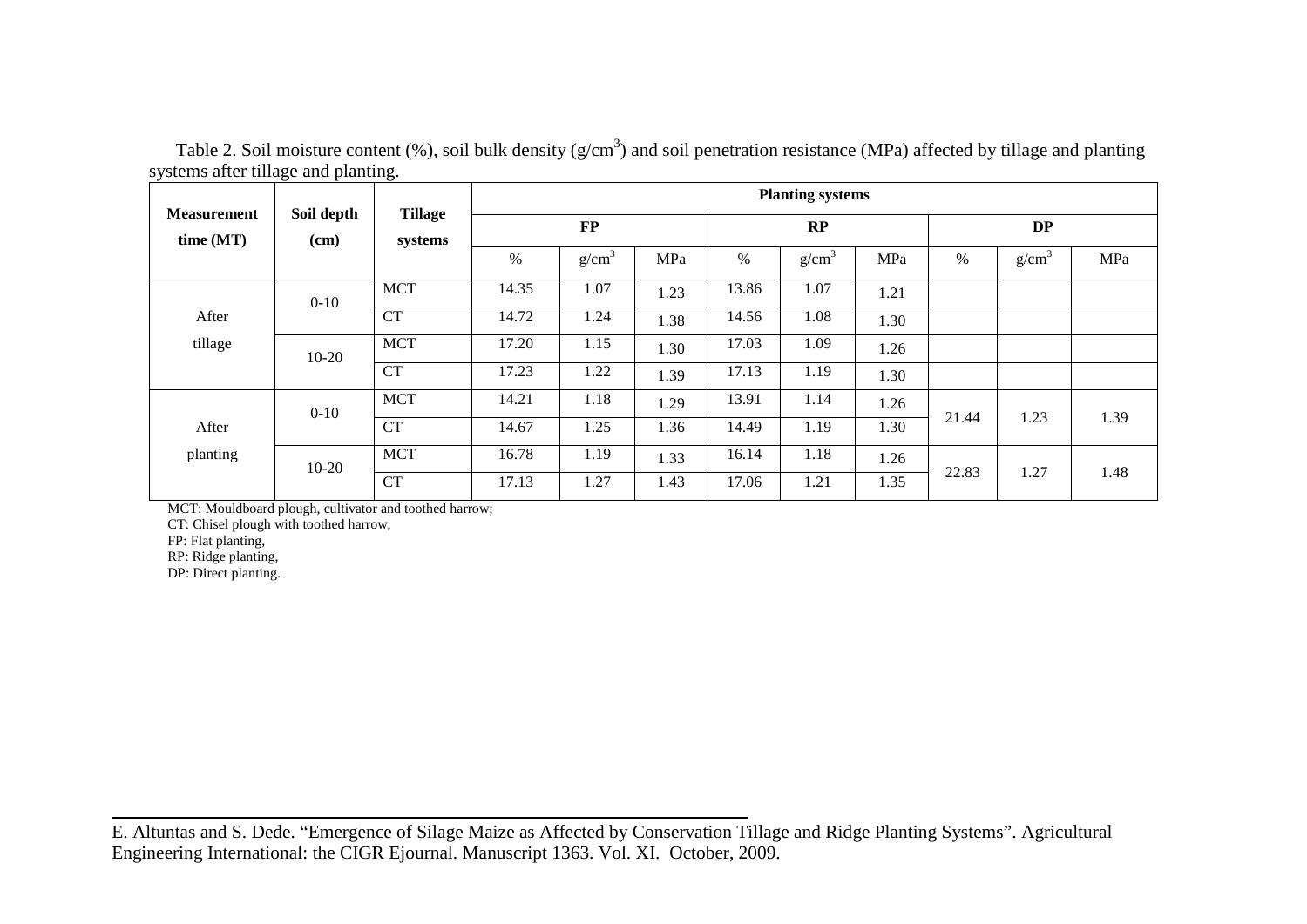The highest PE values were as 59.87% and 59.13% in conservational tillage and ridge planting systems respectively. PE value was higher in CT tillage system than that of MCT tillage system. Ridge planting system yielded higher percentage of emerged seedling as compared to flat and direct planting system (Fig. 1).

In this study, the percentage of emerged seedlings was positively affected by ridge planting and conservational tillage systems. Seedling emergence percentage was greater in the CT tillage system which may be attributable to more suitable soil conditions for seedbed preparation.

Similarly, Sidiras et al (2000) reported high levels of residue cover increased the emergence rate of crop and explained higher seedling emergence in conservational tillage system with rotary hoe than in conventional tillage with mouldborad plough on clay loam soil. Ozpinar and Isik (2004) also reported that emerged of seedling rates in the ridge planting and chisel tillage were significantly higher than those of the flat planting and conventional tillage systems. Altuntas et al. (2005) reported that soil tillage and compaction treatments affected the MED and PE values of silage maize. They found that MED and PE values in conventional system with mouldboard plough were slightly higher than the conservational system with chisel application.

## **5. CONCLUSIONS**

 In this study, the effects of tillage and planting systems on soil physical properties and plant characteristics of the second crop silage maize grown in Transition Climate Belt were investigated. Soil physical properties were influenced by different planting systems in silage maize production on sandy clay loam soil. Soil moisture content, bulk density and penetration resistance in conventional tillage system were lower than those of the conservational tillage system after tillage and after planting, whereas moisture content and soil bulk density in ridge planting were lower than that of flat planting after tillage. Tillage system was no significant effect on soil moisture content. The planting systems affected the soil moisture content and penetration resistance. The favorable soil physical properties (the lowest bulk density and soil compaction) were obtained under conservational tillage (CT) and ridge planting (RP) systems. Mean emerged dates in CT tillage system, ridge and direct planting were lower than those of the MCT tillage and flat planting systems. Emergence rate and percentage of emerged seedling in conventional tillage system was lower than the conservational tillage system. The percentage emerged seedling was slightly higher but not statistically significant in ridge planting. The results indicated that ridge planting system reduced the mean emerged date and increased the percentage emerged of seedling. The highest percentage emerged of seedling was obtained under conservational tillage and ridge planting system, while the lowest was under conventional tillage and flat planting systems.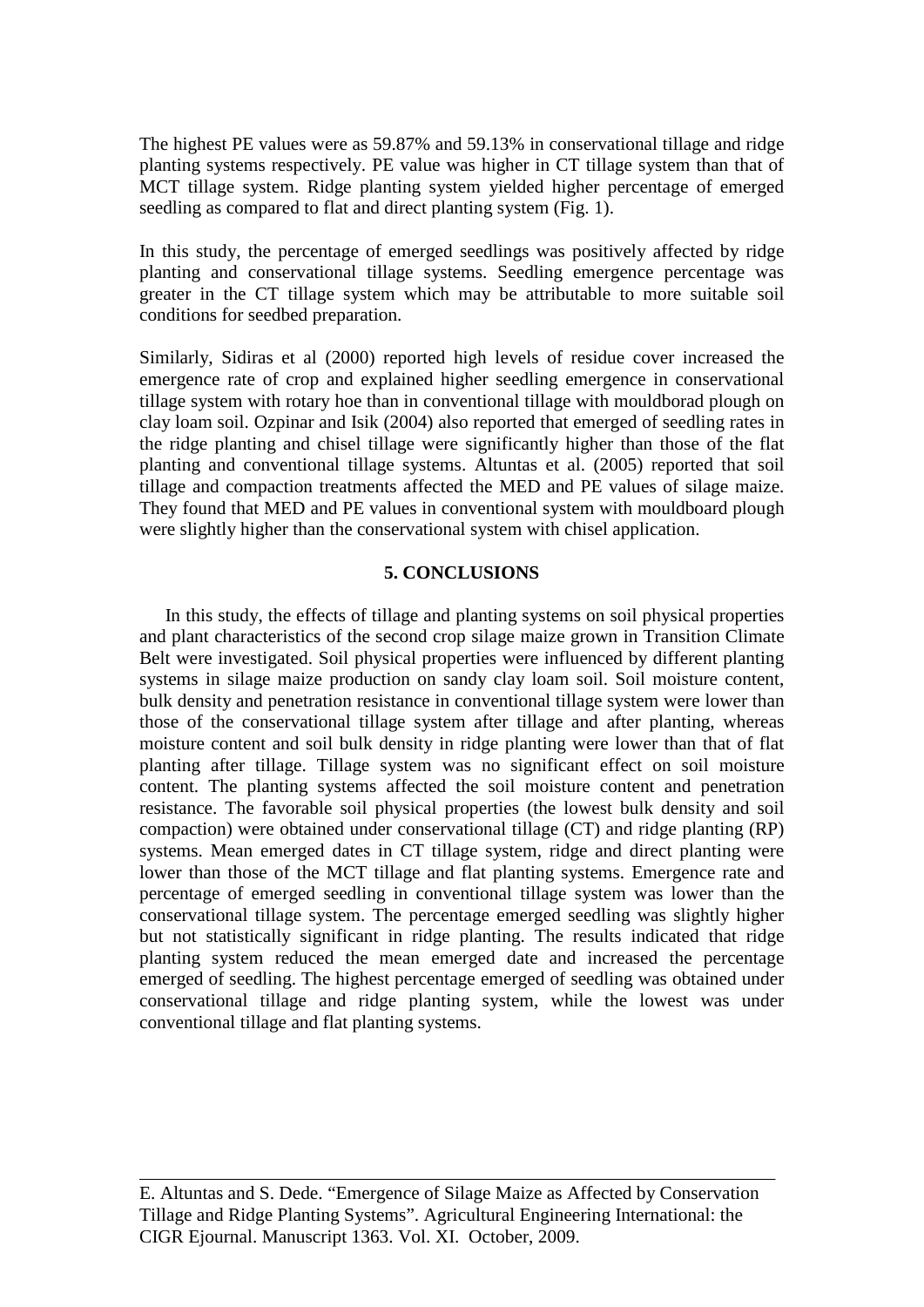





Figure 1. Mean emergence dates (MED day), emerged seedling rate (ERI seedling/m day), and percentage of emerged seedling (PE %) for tillage and planting systems.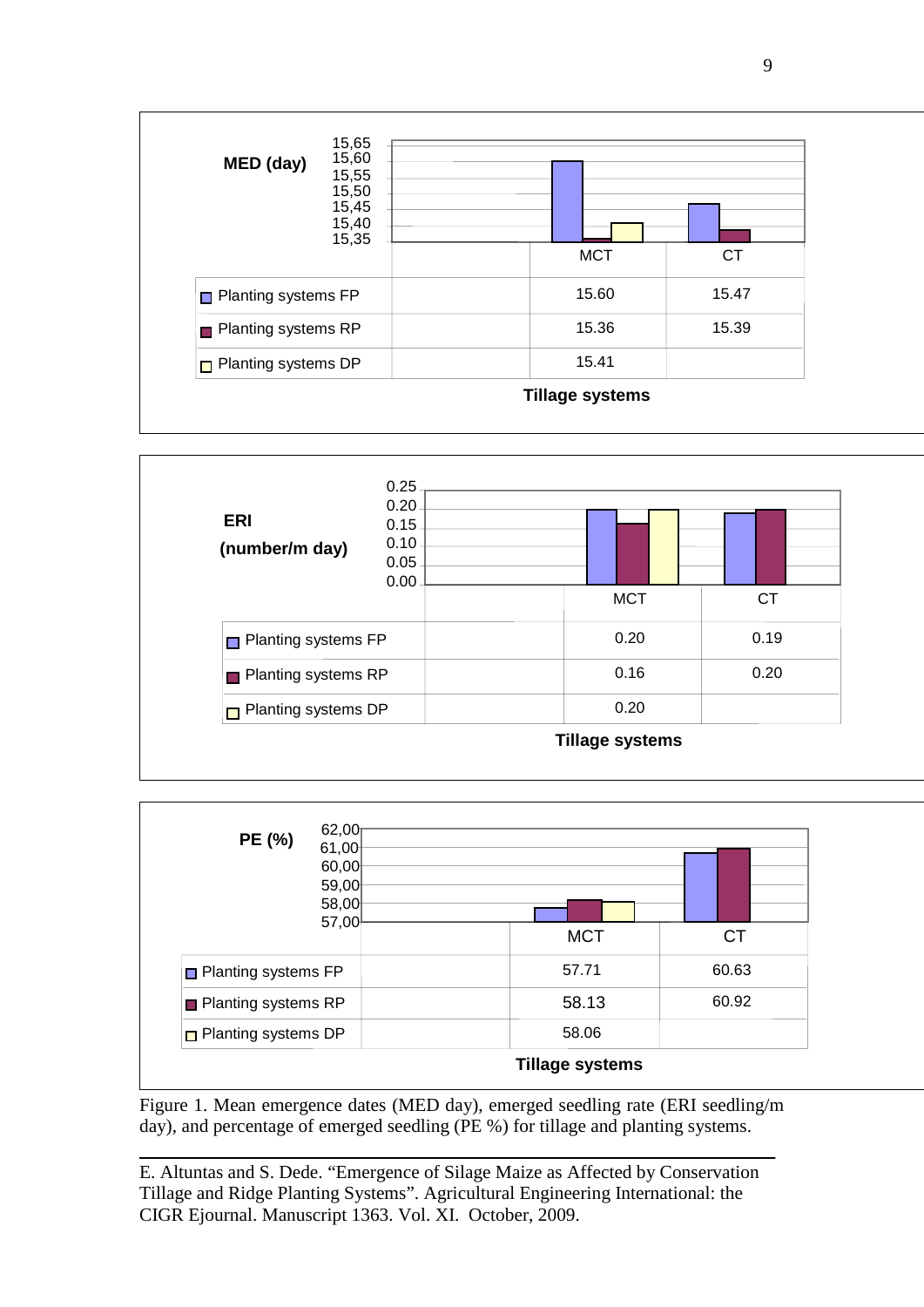#### **6. ACKNOWLEDGEMENT**

The authors are grateful to Dr. Hikmet Gunal for critical reading and correcting the English.

## **7. REFERENCES**

- Altuntas, E., E. Ozgoz and O. F. Taser. 2005. Silage maize emergence is reduced by wheel traffic due to increased soil bulk density and penetration resistance. *Acta Scandinavica Section B. Soil and Plant Science,* 55, 30-35.
- Anonymous, 2006. Statistical data reports. Meteorological Region Directory, Tokat, Turkey.
- Bilbro, J. D. and D. F. Wanjura. 1982. Soil crusts and cotton emergence relationships. *Transaction of the ASAE, 25, 1484-1487.*
- Blake, G. R. and K. H. Hartge. 1986. *Bulk density.* In Klute, A. (Ed.), Methods of soil analysis. Part 1. Physical and Mineralogical Methods, 2nd edn. Agronomy Monograph No. 9. ASA and SSSA, Madison, WI, pp. 363-375.
- Blaylock, A.D. and R. M. Cruse. 1992. Ridge-tillage corn response to point-injected nitrogen fertilizer. *Soil Science Society of America Journal,* 56, 591-595.
- Cassel, D.K., C. W. Raczkowski and H. P. Denton. 1995. Tillage effects on corn production and soil physical condition. *Soil Science Society of America Journal,* 59, 1436-1443.
- Eijkelkamp, 1990. Equipment for soil research. Eijkelkamp Co., The Netherlands, p. 240.
- Fahong, W., W. Xuqing and K. Sayre. 2004. Comparision of conventional flood irrigated, flat planting with furrow irrigated, raised bed planting for winter wheat in China. *Field Crop Research,* 87, 35-42.
- FAO, 2006. FAO Production Yearbook. (www. fao.org).
- Gomez, K. A. and A. A. Gomez. 1984. Statistical procedures for agricultural research (Chapter 4). In K.A. Gomez, K.A. & Gomez, A.A. (Eds.) An international rice research institute book,  $2^{nd}$  edn. Singapore: John Wiley & Sons, pp. 137-186.
- Hunsjak, S., D. Filipovic and S. Kosutic. 2002. Influence of different tillage systems on soil physical properties and crop yield. *Rostlinna Vyroba,* 48, 249-254.
- Lal, R. 1990. Ridge tillage. *Soil & Tillage Research,* 18, 107-111.
- Laszlo, P. and Cs. Gyuricza. 2004. Effect of the ridge-tillage system on some selected soil physical properties in a maize monoculture. *Acta Agronomica Hungaria,* 53, 211-220.
- Materechera, S. A. and H. R. Mloza-Banda. 1997. Soil penetration resistance, root growth and yield of maize as ınfluenced by tillage system on ridges in Malawi. *Soil & Tillage Research,* 41, 13-24.
- Ozpinar, S. and A. Isik. 2004. Effects of tillage, ridging and row spacing on seedling emergence and yield of cotton. *Soil & Tillage Research,* 75, 19-26.
- Pikul Jr., J. L., L. Carpenter Boggs, M. Vigil, T. E. Schumacher, M. J. Lındstrom and W. E. Riedel. 2001. Crop yield and soil condition under ridge and chisel-plow tillage in the northern corn belt, usa. *Soil & Tillage Research*, 60, 21-33.
- Sidiras, N., P. Efthimiadis, D. Bilalis and N. Takopoulus. 2000. Effect of tillage

E. Altuntas and S. Dede. "Emergence of Silage Maize as Affected by Conservation Tillage and Ridge Planting Systems". Agricultural Engineering International: the CIGR Ejournal. Manuscript 1363. Vol. XI. October, 2009.